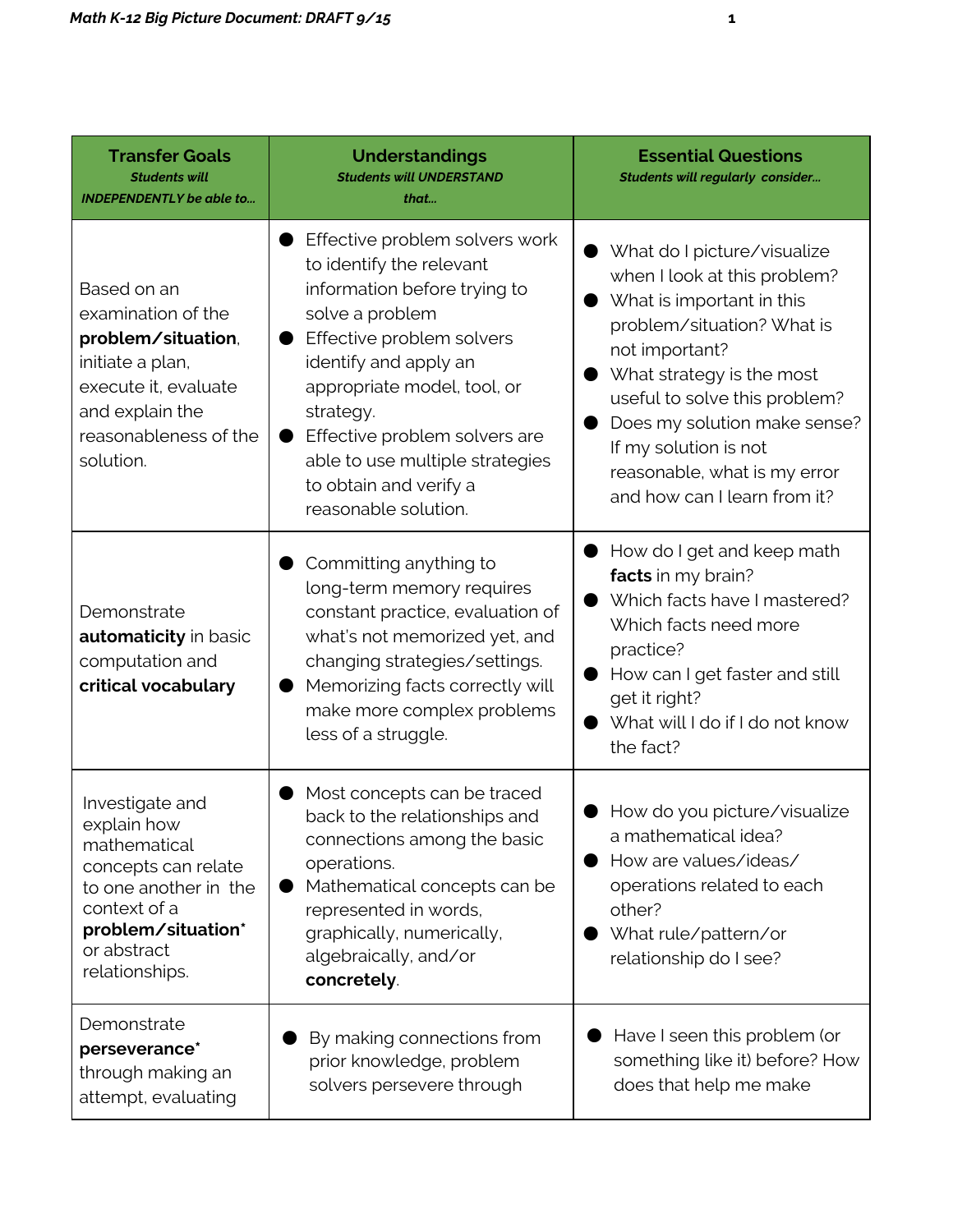| strategy/solution, and<br>being flexible when<br>working on problems,<br>situations, or<br>concepts                                | difficulties encountered in the<br>problem/situation.<br>Making and growing through<br>mistakes is fundamental to<br>progressing as a problem<br>solver and deepening math<br>knowledge.                            | sense of the<br>problem/situation?<br>What do I do when I get<br>stuck?<br>Is there another way to think<br>about/approach the<br>problem/situation?<br>How does how I feel about<br>the problem affect my<br>thinking and computation?                                 |
|------------------------------------------------------------------------------------------------------------------------------------|---------------------------------------------------------------------------------------------------------------------------------------------------------------------------------------------------------------------|-------------------------------------------------------------------------------------------------------------------------------------------------------------------------------------------------------------------------------------------------------------------------|
| Communicate<br>effectively in a<br>variety of ways*<br>based on purpose,<br>task, and audience<br>using appropriate<br>vocabulary. | The language of mathematics<br>allows us to communicate in a<br>precise, efficient, and logical<br>manner.<br>Discussions or written<br>explanations provide clarity<br>about a problem and/or<br>related concepts. | How can I represent the same<br>idea in different ways?<br>How can I communicate my<br>thoughts so that others can<br>understand it?<br>When I hear someone else's<br>explanation, how does that<br>help me?<br>How is my explanation<br>similar/different from others? |

### Teacher Notes on Language

- **problem/situation** means practical applications that can be integrated into other subject area
- automaticity means instant and correct response to basic math facts
- facts means basic computation and critical vocabulary
- concrete means using manipulatives or physical models
- **perseverance** means to work through a problem using a variety of methods (tools/strategies) to reach a solution regardless of right/wrong
- variety of ways means concretely, algebraically, pictorially, graphically, abstractly , orally, or in written form.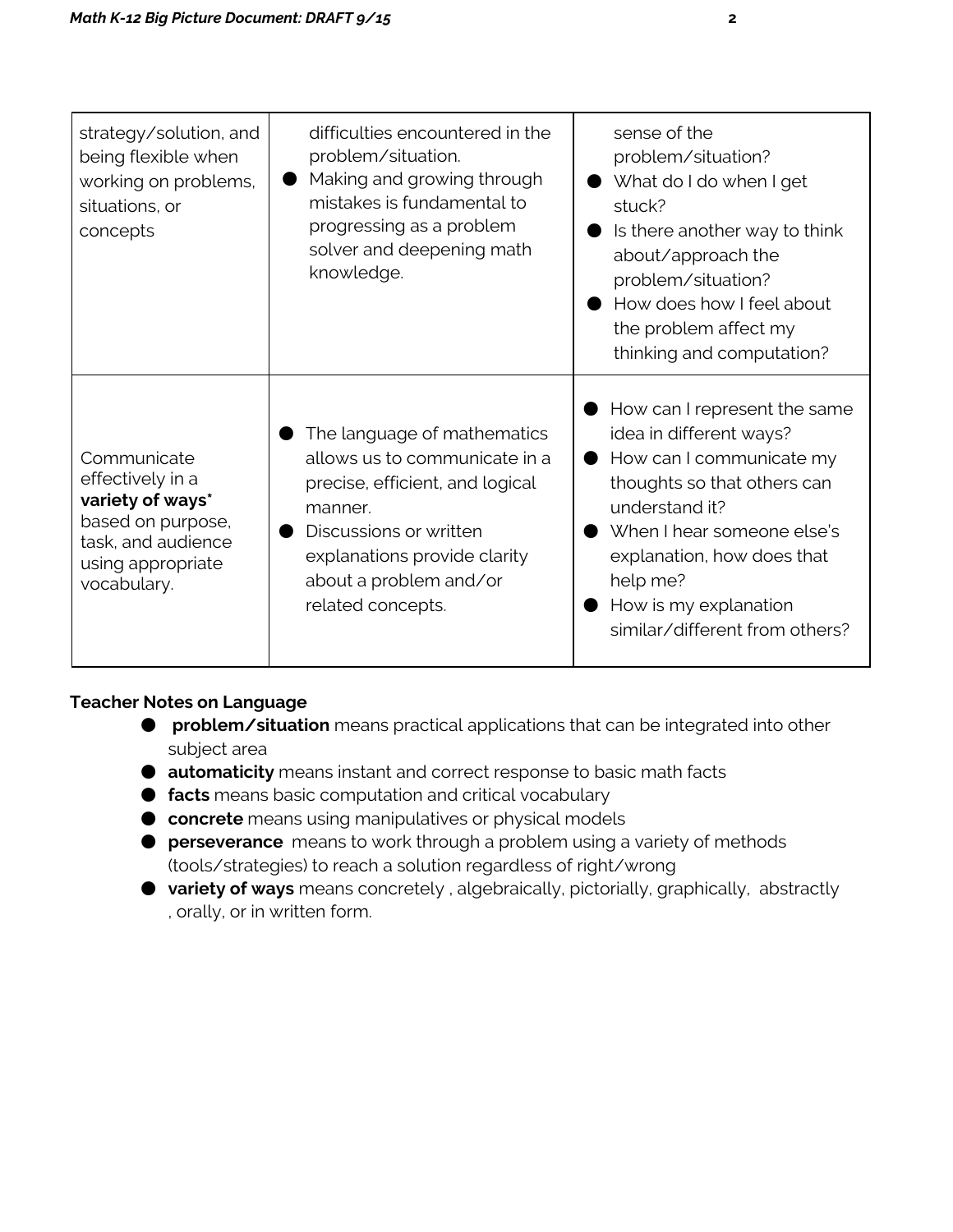### Number and Number Sense

| <b>Understandings</b>                        | <b>Essential Questions</b>            |
|----------------------------------------------|---------------------------------------|
| There are many ways to represent and         | How do I determine the best numerical |
| maintain equivalency as numbers are          | representation (pictorial, symbolic,  |
| classified by their attributes (even/odd,    | objects) for a given situation? How   |
| prime/composite, classification of numbers), | does this help me become an efficient |
| The problem in front of me is a member of a  | problem solver?                       |
| larger class of problems (which allows       | ● How does finding the common         |
| number sense to develop through              | characteristics among similar         |
| experience).                                 | problems help me to be a more         |
| Precision in how we express numbers          | efficient problem solver?             |
| because numbers can represent quantity,      | What does this number/relationship    |
| position, location, and/or relationships.    | mean? How does it compare to          |
| A quantity can be represented numerically in | another number/relationship?          |
| various ways: It depends on the context of   | How do we use numbers to make         |
| the problem                                  | sense of the world around us?         |

# Computation

| <b>Understandings</b>                                                                                                                                                                                                                                                                                       | <b>Essential Questions</b>                                                                                                                                                                                                                                                                                                                                                                                                      |
|-------------------------------------------------------------------------------------------------------------------------------------------------------------------------------------------------------------------------------------------------------------------------------------------------------------|---------------------------------------------------------------------------------------------------------------------------------------------------------------------------------------------------------------------------------------------------------------------------------------------------------------------------------------------------------------------------------------------------------------------------------|
| When objects are combined, mathematical<br>rules guarantee the resulting quantity (k+).<br>The relationships among the operations and<br>their properties promote computational<br>automaticity (k+).<br>In certain situations, an estimate is as useful (if<br>not more useful) than an exact answer (2+). | How do mathematical operations<br>relate to each other?<br>How do I know which mathematical<br>operation $(+, -, x, +,$ exponents, etc.) to<br>use (and in which order to use them)?<br>How do I know if I'm right?<br>How do I make a reasonable<br>estimation and how does it help me?<br>When does the pattern or rule no<br>longer hold true? Is this a new set of<br>rules or an exception to an already<br>existing rule? |

#### Measurement

| <b>Understandings</b> | <b>Essential Questions</b> |
|-----------------------|----------------------------|
|                       |                            |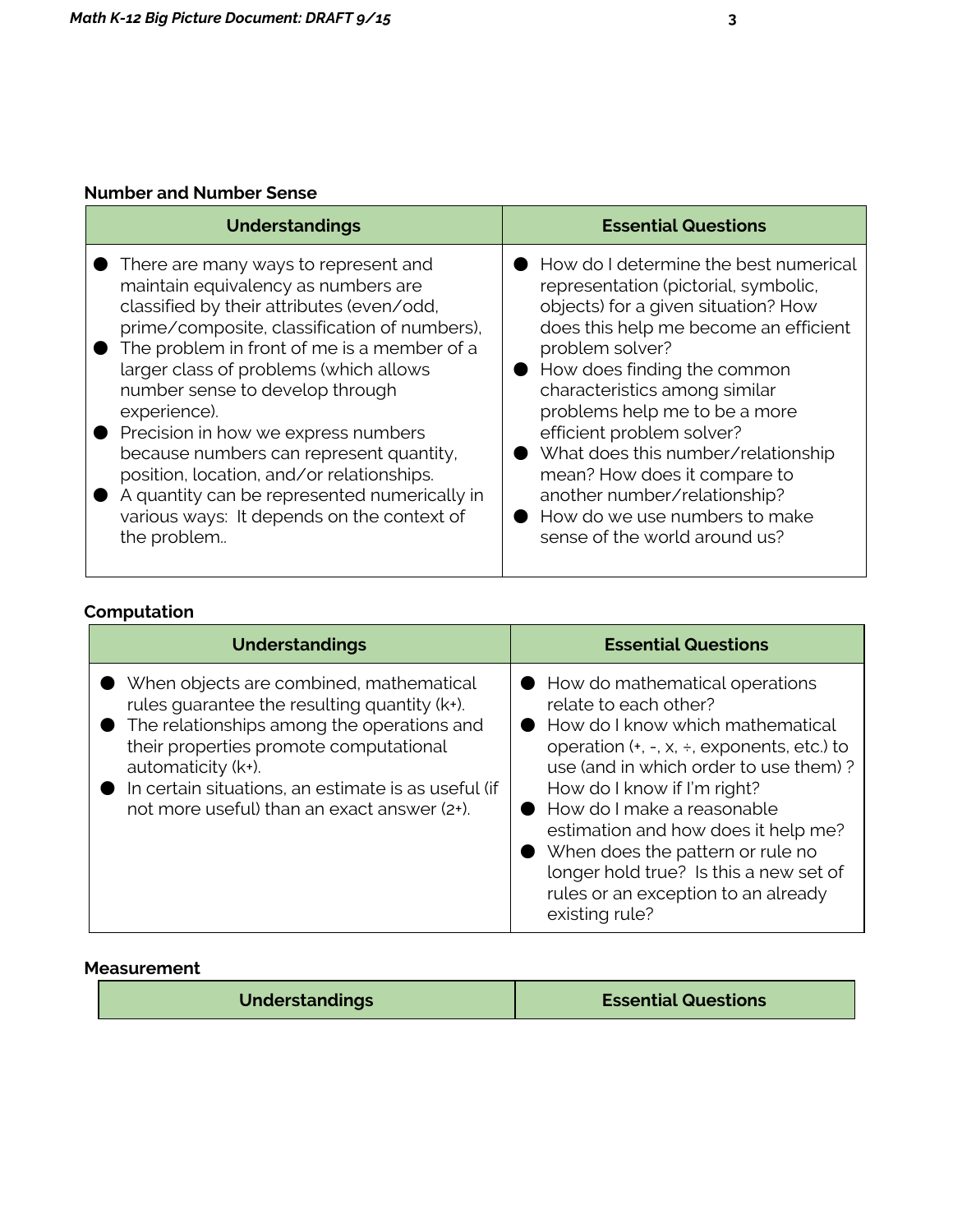| Every coin/ bill has a value that can be       | ● When I pay for something will I            |
|------------------------------------------------|----------------------------------------------|
| combined/compared to make calculation/         | have money left over? Will I get             |
| consumer choices.                              | change back?                                 |
| ● Precision of when something is happening/    | What time is it? How does that help          |
| has happened/ is going to happen helps         | me?                                          |
| organize my day/ week/ month/ year.            | $\bullet$ What properties of the object am I |
| • Every measurement has an appropriate unit    | trying to measure? How do I                  |
| in which it is expressed, but the precision is | measure them?                                |
| dependent on the situation.                    | $\bullet$ How precise do I need to be in my  |
| Measurements with the same unit can be         | measurement?                                 |
| compared, combined, converted and              | ● How do I compare/combine                   |
| categorized to recognize patterns that         | measurements of objects? (coins,             |
| describe the world.                            | time, temperature, shapes, solids            |
|                                                | and liquids)                                 |

### **Geometry**

| <b>Understandings</b>                                                                                                                                                                                                                                                                                                                                                                                                                                                                                                                                                                                      | <b>Essential Questions</b>                                                                                                                                                                                                                                                                                                                                                                                                                                                                     |
|------------------------------------------------------------------------------------------------------------------------------------------------------------------------------------------------------------------------------------------------------------------------------------------------------------------------------------------------------------------------------------------------------------------------------------------------------------------------------------------------------------------------------------------------------------------------------------------------------------|------------------------------------------------------------------------------------------------------------------------------------------------------------------------------------------------------------------------------------------------------------------------------------------------------------------------------------------------------------------------------------------------------------------------------------------------------------------------------------------------|
| Objects in the real world can be described<br>by their shape(s).<br>Every shape has properties that define it.<br>The properties of a shape do not change<br>when it is reflected, rotated, or translated.<br>The construction of an accurate shape<br>honors the attributes of geometry.<br>Any shape can be subdivided and<br>combined to make new shapes.<br>3-D shapes can be categorized by the<br>number and nature of their surfaces.<br>Circles encompass all the relationships of<br>geometry: points make lines, lines make<br>triangles, triangles make polygons, and<br>polygons make circles. | What shapes do you see when you<br>look around?<br>What is this shape and how do I<br>know?<br>What shape can I create?<br>How can I tell if these shapes are<br>congruent, similar, or neither?<br>When we combine shapes, what<br>new shapes can be made?<br>What patterns do you see in this<br>shape?<br>What attributes or characteristics<br>would I use to describe this object?<br>How can a polygon make a circle?<br>What geometric relationship can be<br>observed within a circle? |

# Probability and Statistics

| <b>Understandings</b>                           | <b>Essential Questions</b>          |
|-------------------------------------------------|-------------------------------------|
| • The organization and the display of data      | ● What is the purpose of collecting |
| makes it possible to recognize patterns,        | and analyzing this data? How does   |
| trends, and relationships (K+).                 | that impact the way I collect and   |
| • Analyze and interpret data and its properties | analyze this data?                  |
| to predict future outcomes (3+)                 | How do people use data to           |
| ● The probability of an event's occurrences and | influence others?                   |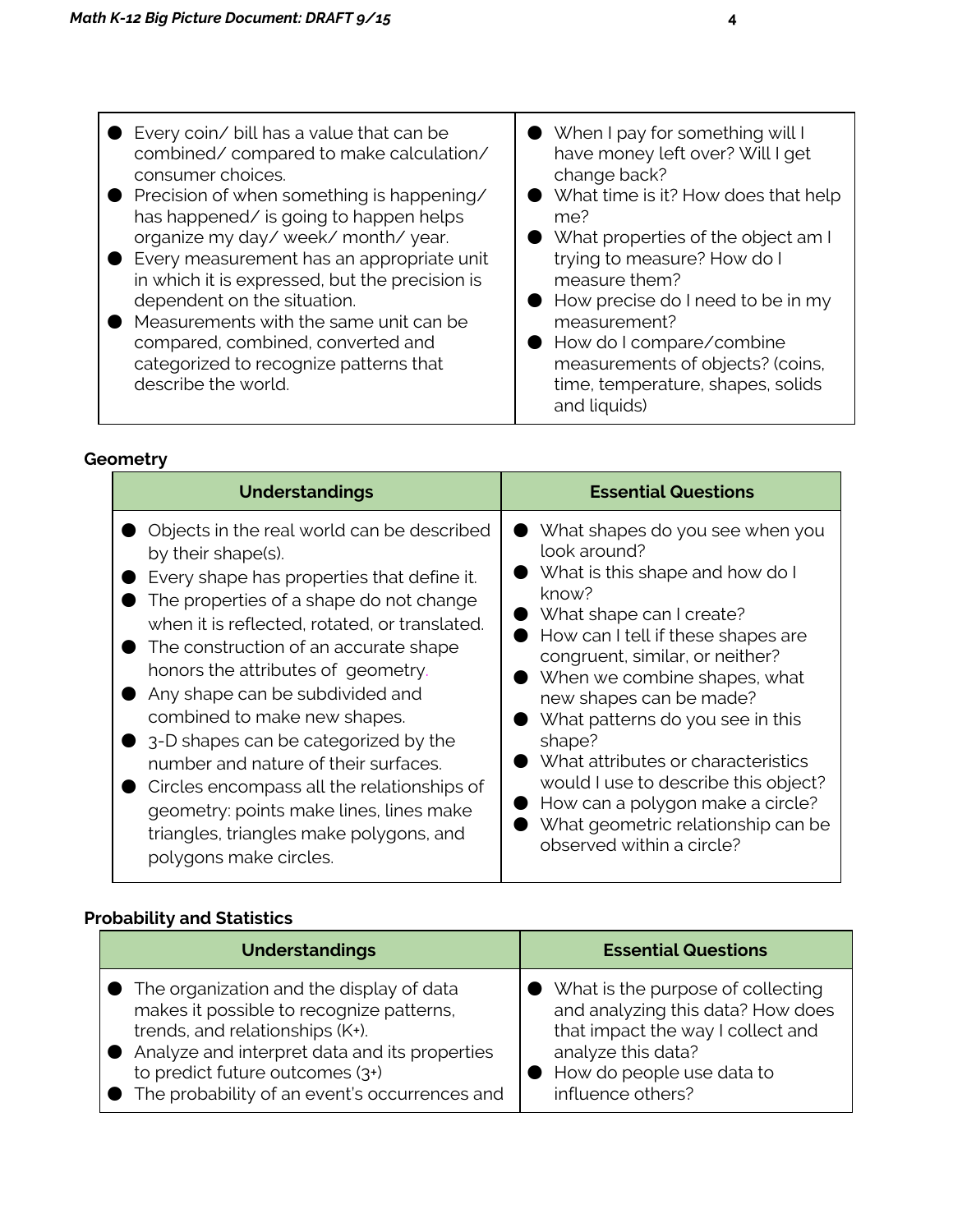| What patterns/predictions can be<br>made based on data?<br>$\bigcup$ How can I use probability to make<br>wise/informed decisions in my life? |
|-----------------------------------------------------------------------------------------------------------------------------------------------|
|                                                                                                                                               |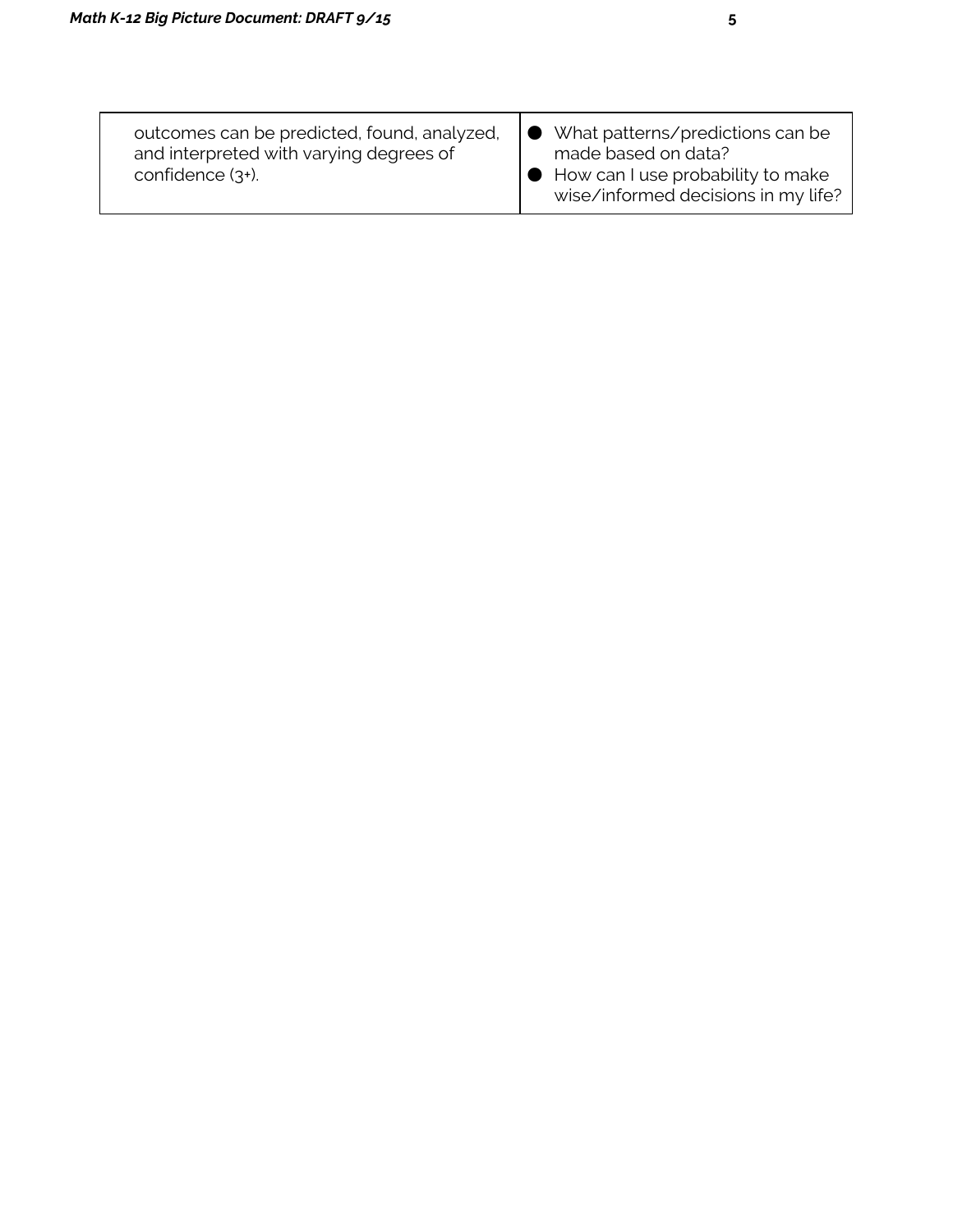# Patterns, Functions, and Algebra

|                   | <b>Understandings</b>                                                                                                              | <b>Essential Questions</b>                                                                         |
|-------------------|------------------------------------------------------------------------------------------------------------------------------------|----------------------------------------------------------------------------------------------------|
| <b>Patterns:</b>  |                                                                                                                                    | <b>Patterns:</b>                                                                                   |
| $1_{\cdot}$<br>2. | Objects may be sorted or classified by<br>one or more attributes<br>Numbers, objects, or attributes may repeat in                  | How can patterns be used to make<br>predictions?                                                   |
|                   | predictable ways (patterns).<br>3. Patterns/Sequences can be expressed<br>and extended by identifying the given                    | How are patterns important in the<br>world today?                                                  |
|                   | rule and relationship among other<br>patterns                                                                                      | What rule or pattern can help me<br>simplify the expression or solve this<br>problem?              |
|                   | 4. Investigating and applying the properties<br>of arithmetic and geometric sequences<br>and series can be used to solve           | What strategies can be used to<br>continue a sequence?                                             |
|                   | real-world problems.(Algebra II+)<br>5. Operations can be performed on complex<br>numbers, and express the results in              |                                                                                                    |
|                   | simplest form using patterns of the<br>powers of <i>i</i> . (Algebra II+)                                                          | Functions/Algebra:<br>How can I represent this information<br>in symbols/equations/models?         |
|                   | <b>Functions/Algebra:</b>                                                                                                          |                                                                                                    |
|                   | 1. A limited set of symbols can be used to<br>represent numerical descriptions and<br>relationships.                               | What is the value of this number/<br>relationship and how can I represent<br>it in different ways? |
| 2.                | Applications of specific<br>properties/operations can simplify<br>expressions and solve equations.                                 | What function best models<br>the data? How does its characteristics<br>help me make predictions?   |
| 3.                | The use of appropriate properties/axioms<br>for the set of real/imaginary numbers and<br>subsets can simplify expressions, justify | Why are variables used?                                                                            |
|                   | steps, and solve equations and<br>inequalities (Algebra I+)                                                                        | How do the properties contribute to<br>algebraic understanding?                                    |
|                   | 4. A problem can be created using a<br>variable(s) to establish a mathematical<br>relationship.                                    | How is an equation like a balance<br>scale?                                                        |
| 5.                | Substituting a correct value(s) for an<br>unknown makes the mathematical<br>statement/relationship true.                           | What strategies can be used to solve<br>for unknowns?                                              |
|                   | 6. Equations and Inequalities can be solved<br>and graphed. (This includes linear and                                              | How are tables, graphs, and equations<br>useful for representing relationships?                    |
|                   | inequality systems).                                                                                                               | What are the similarities and<br>differences in the procedures for                                 |